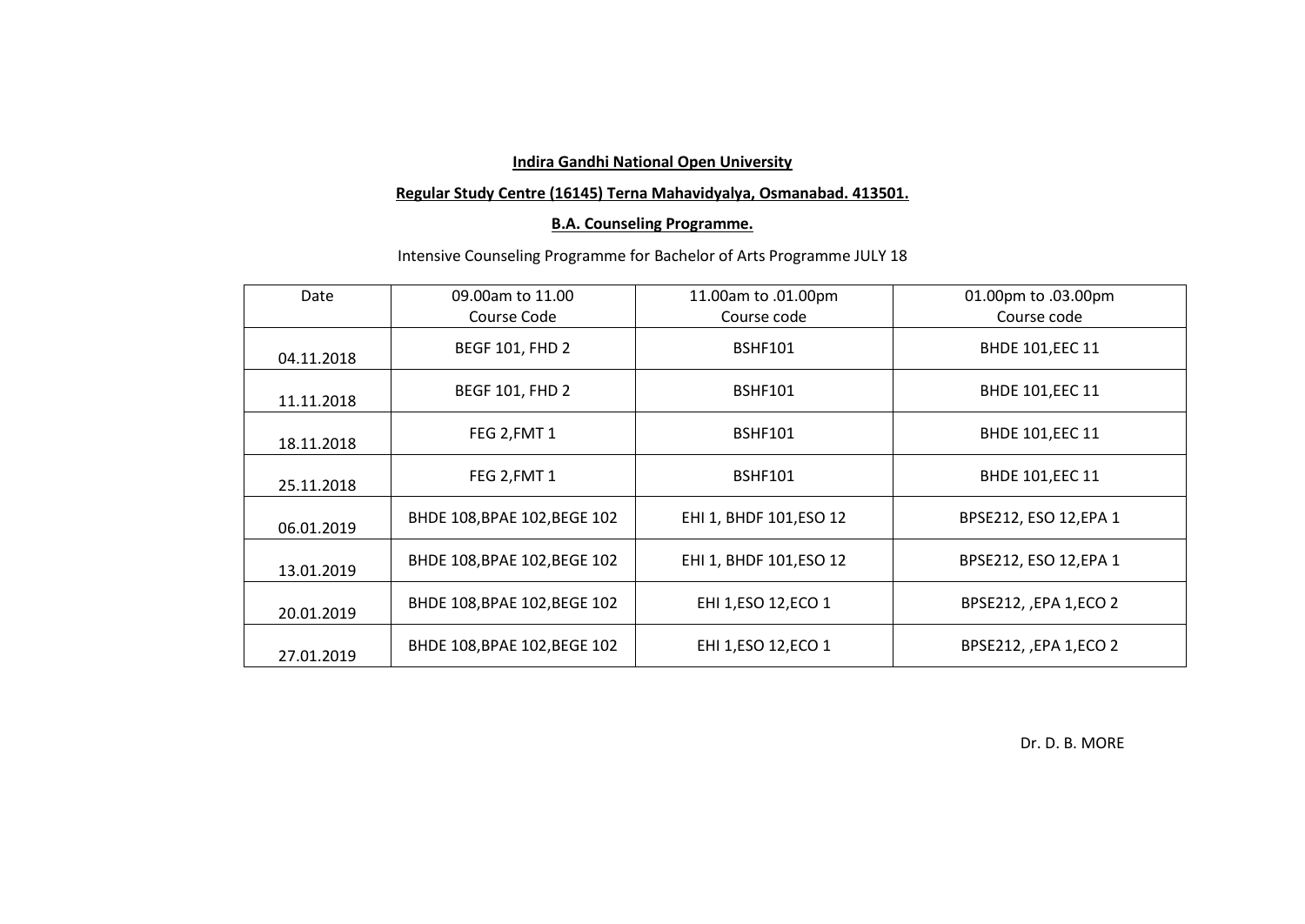### **Regular Study Centre (16145) Terna Mahavidyalya, Osmanabad. 413501.**

### **MEG Counseling Programme.**

# Intensive Counseling Programme for MEG Programme JULY 18

| Date       | 09.00 am to 11.00 am | 11.00 am to 01.00 pm | 01.15 pm to 03.15 pm | 03.15 pm to 05.15 pm |
|------------|----------------------|----------------------|----------------------|----------------------|
|            | Course Code          | Course code          | Course code          | Course code          |
| 04.11.2018 | MEG <sub>1</sub>     | MEG <sub>2</sub>     | MEG <sub>3</sub>     | MEG <sub>4</sub>     |
| 11.11.2018 | MEG <sub>1</sub>     | MEG <sub>2</sub>     | MEG <sub>3</sub>     | MEG <sub>4</sub>     |
| 18.11.2018 | MEG <sub>1</sub>     | MEG <sub>2</sub>     | MEG <sub>3</sub>     | MEG <sub>4</sub>     |
| 25.11.2018 | MEG <sub>1</sub>     | MEG <sub>2</sub>     | MEG <sub>3</sub>     | MEG <sub>4</sub>     |
| 06.01.2019 | <b>MEG 10</b>        | MEG <sub>5</sub>     | MEG <sub>7</sub>     | MEG <sub>8</sub>     |
| 13.01.2019 | <b>MEG 10</b>        | MEG <sub>5</sub>     | MEG <sub>7</sub>     | MEG <sub>8</sub>     |
| 20.01.2019 | <b>MEG 10</b>        | MEG <sub>5</sub>     | MEG <sub>7</sub>     | MEG 8                |
| 27.01.2019 | <b>MEG 10</b>        | MEG <sub>5</sub>     | MEG <sub>7</sub>     | MEG <sub>8</sub>     |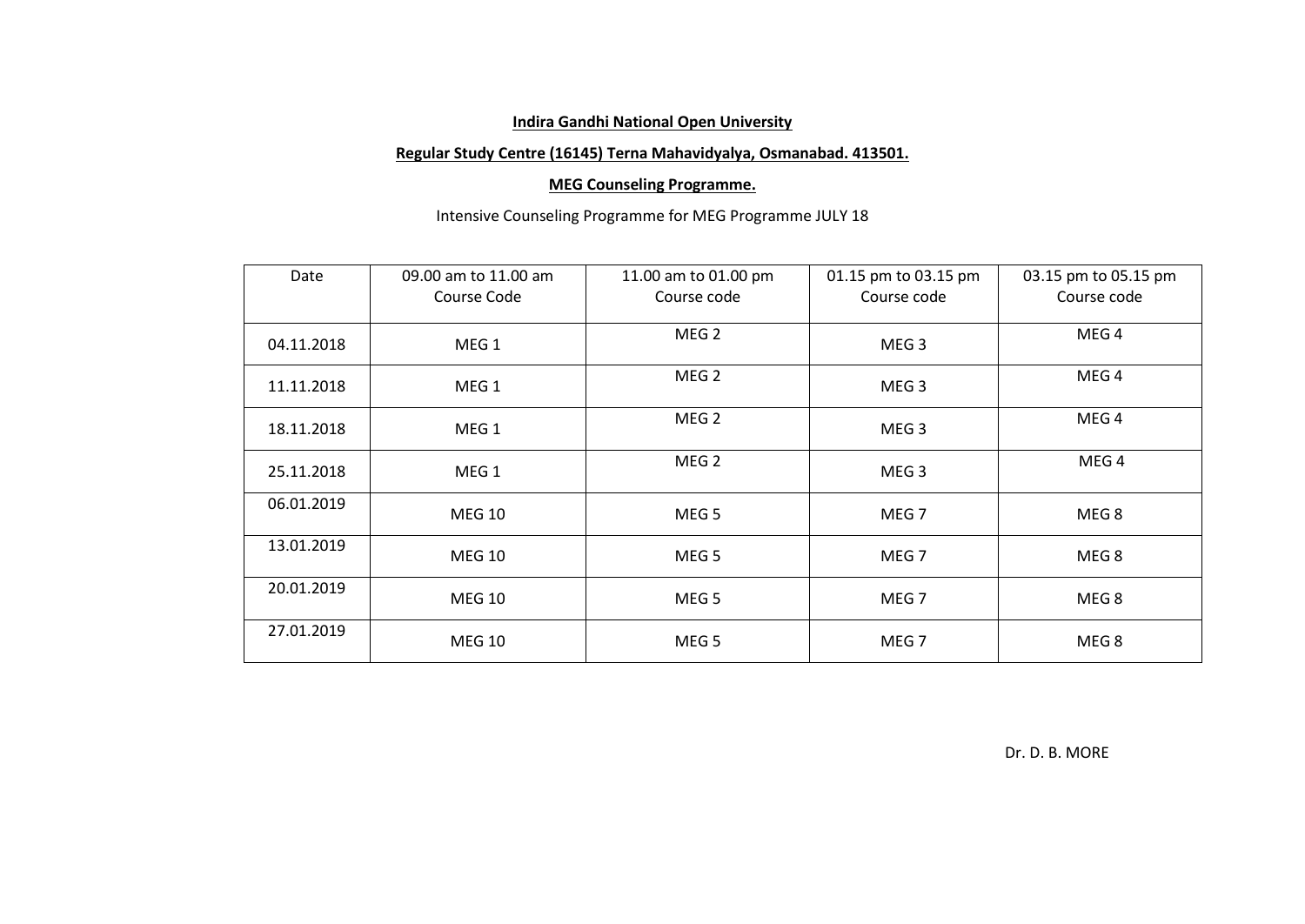### **Regular Study Centre (16145) Terna Mahavidyalya, Osmanabad. 413501.**

### **MHD Counseling Programme.**

# Intensive Counseling Programme for Master in Arts in Hindi Programme JUNE 17 (2017-18)

| Date       | 09.00 am to 11.00 am<br>Course Code | 11.00 am to 01.00 pm<br>Course code | 01.15 pm to 03.15 pm<br>Course code | 03.15 pm to 05.15 pm<br>Course code |
|------------|-------------------------------------|-------------------------------------|-------------------------------------|-------------------------------------|
|            |                                     |                                     |                                     |                                     |
| 04.11.2018 | MHD 2, MHD 18                       | MHD 3, MHD 19                       | MHD 4, MHD 20                       | MHD 6                               |
| 11.11.2018 | MHD 2, MHD 18                       | MHD 3, MHD 19                       | MHD 4, MHD 20                       | MHD 6                               |
| 18.11.2018 | MHD 2, MHD 18                       | MHD 3, MHD 19                       | MHD 4, MHD 20                       | MHD 6                               |
| 25.11.2018 | MHD 2, MHD 18                       | MHD 3, MHD 19                       | MHD 4, MHD 20                       | MHD 6                               |
| 06.01.2019 | MHD <sub>1</sub>                    | MHD 17, MHD 14                      | MHD <sub>5</sub>                    | MHD 7                               |
| 13.01.2019 | MHD <sub>1</sub>                    | MHD 17, MHD 14                      | MHD <sub>5</sub>                    | MHD 7                               |
| 20.01.2019 | MHD <sub>1</sub>                    | MHD 17, MHD 14                      | MHD <sub>5</sub>                    | MHD 7                               |
| 27.01.2019 | MHD <sub>1</sub>                    | MHD 17, MHD 14                      | MHD <sub>5</sub>                    | MHD 7                               |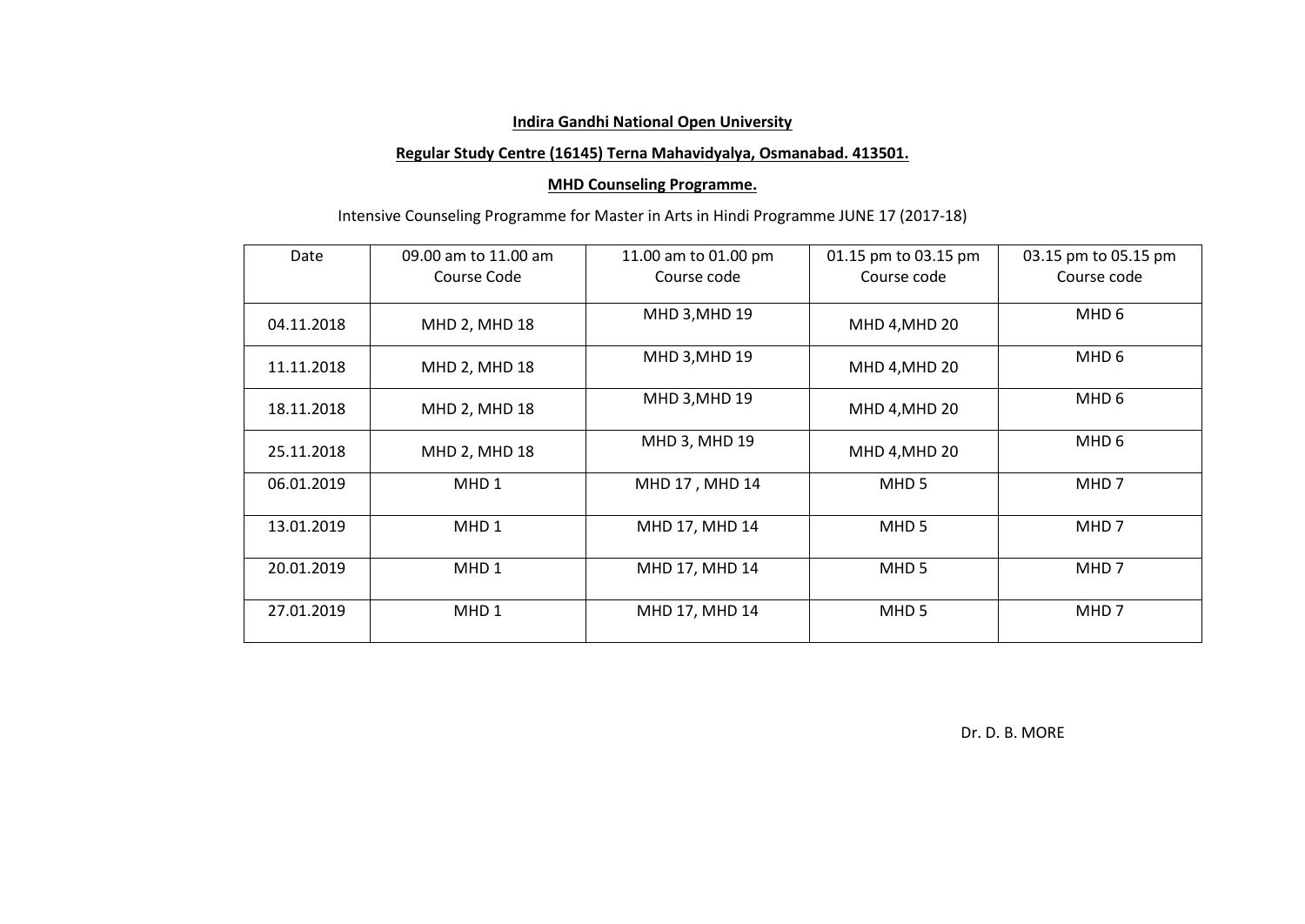### **Regular Study Centre (16145) Terna Mahavidyalya, Osmanabad. 413501.**

### **MEC Counseling Programme.**

Intensive Counseling Programme for Master of Arts in Economics Programme JULY 17 (2017-18)

| Date       | 09.00 am to 11.00 am<br>Course Code | 11.00 am to 01.00 pm<br>Course code | 01.15 pm to 03.15 pm<br>Course code | 03.15 pm to 05.15 pm<br>Course code |
|------------|-------------------------------------|-------------------------------------|-------------------------------------|-------------------------------------|
| 04.11.2018 | <b>MEC 101</b>                      | <b>MEC 105</b>                      | MEC 2                               | MEC 4                               |
| 11.11.2018 | <b>MEC 101</b>                      | <b>MEC 105</b>                      | MEC 103                             | MEC <sub>4</sub>                    |
| 18.11.2018 | MEC 101                             | MEC <sub>2</sub>                    | MEC 103                             | MEC <sub>4</sub>                    |
| 25.11.2018 | MEC 105                             | MEC 2                               | MEC 103                             |                                     |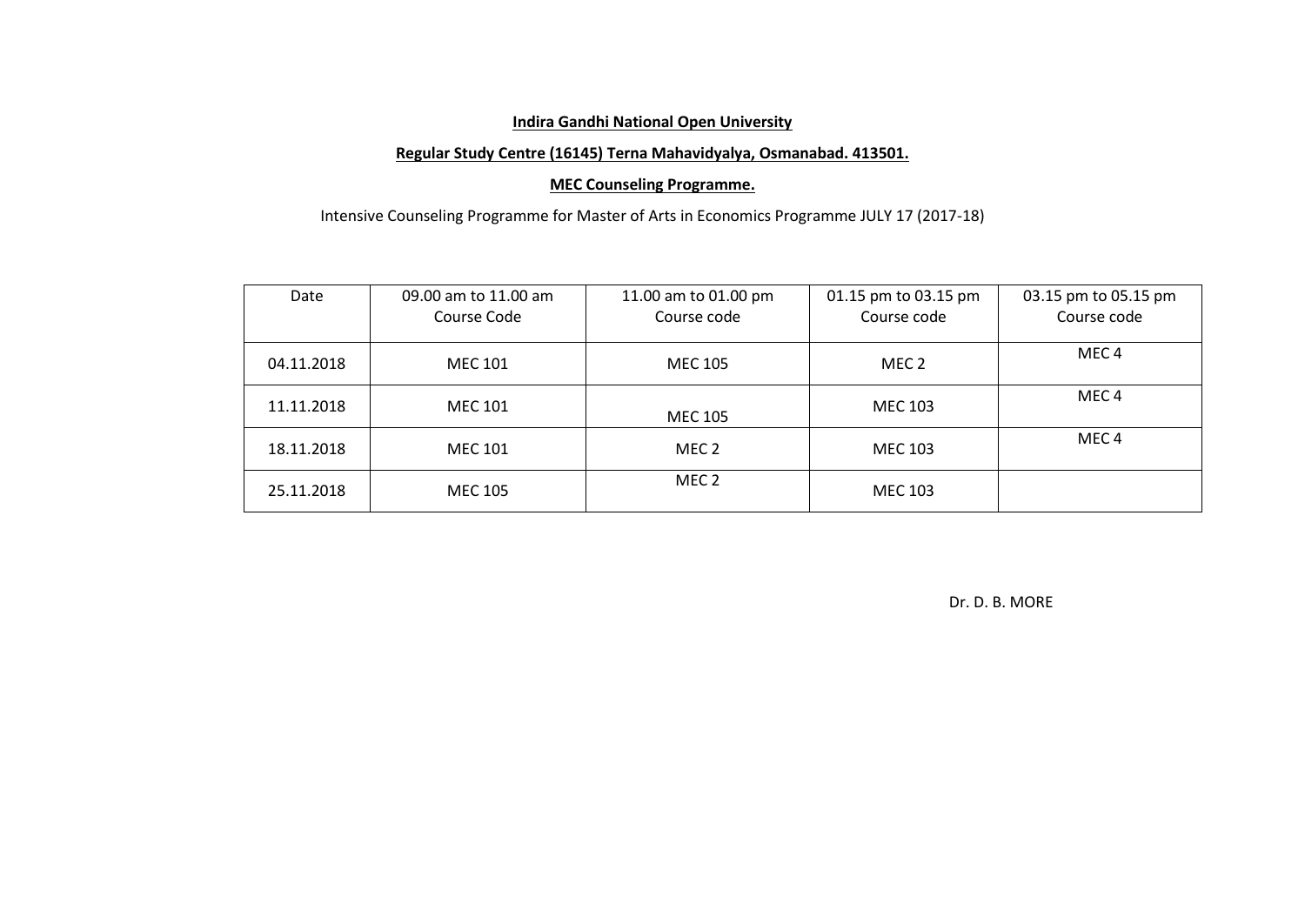### **Regular Study Centre (16145) Terna Mahavidyalya, Osmanabad. 413501.**

### **MSO Counseling Programme.**

# Intensive Counseling Programme for Master of Arts in Sociology Programme JULY 17 (2017-18)

| Date       | 09.00 am to 11.00 am<br>Course Code | 11.00 am to 01.00 pm<br>Course code | 01.15 pm to 03.15 pm<br>Course code | 03.15 pm to 05.15 pm<br>Course code |
|------------|-------------------------------------|-------------------------------------|-------------------------------------|-------------------------------------|
| 04.11.2018 | MSO <sub>1</sub>                    | MSO <sub>2</sub>                    | MSO <sub>3</sub>                    | MSO <sub>4</sub>                    |
| 11.11.2018 | MSO <sub>1</sub>                    | MSO <sub>2</sub>                    | MSO <sub>3</sub>                    | MSO <sub>4</sub>                    |
| 18.11.2018 | MSO <sub>1</sub>                    | MSO <sub>2</sub>                    | MSO <sub>3</sub>                    | MSO <sub>4</sub>                    |
| 25.11.2018 | MSO <sub>1</sub>                    | MSO <sub>2</sub>                    | MSO <sub>3</sub>                    | MSO <sub>4</sub>                    |
| 06.01.2019 | <b>MPA 16</b>                       | MPS <sub>3</sub>                    | MSOE 3                              | MSOE 4                              |
| 13.01.2019 | <b>MPA 16</b>                       | MPS <sub>3</sub>                    | MSOE 3                              | MSOE 4                              |
| 20.01.2019 | <b>MPA 16</b>                       | MPS <sub>3</sub>                    | MSOE 3                              | MSOE 4                              |
| 27.01.2019 | <b>MPA 16</b>                       | MPS <sub>3</sub>                    | MSOE 3                              | MSOE 4                              |